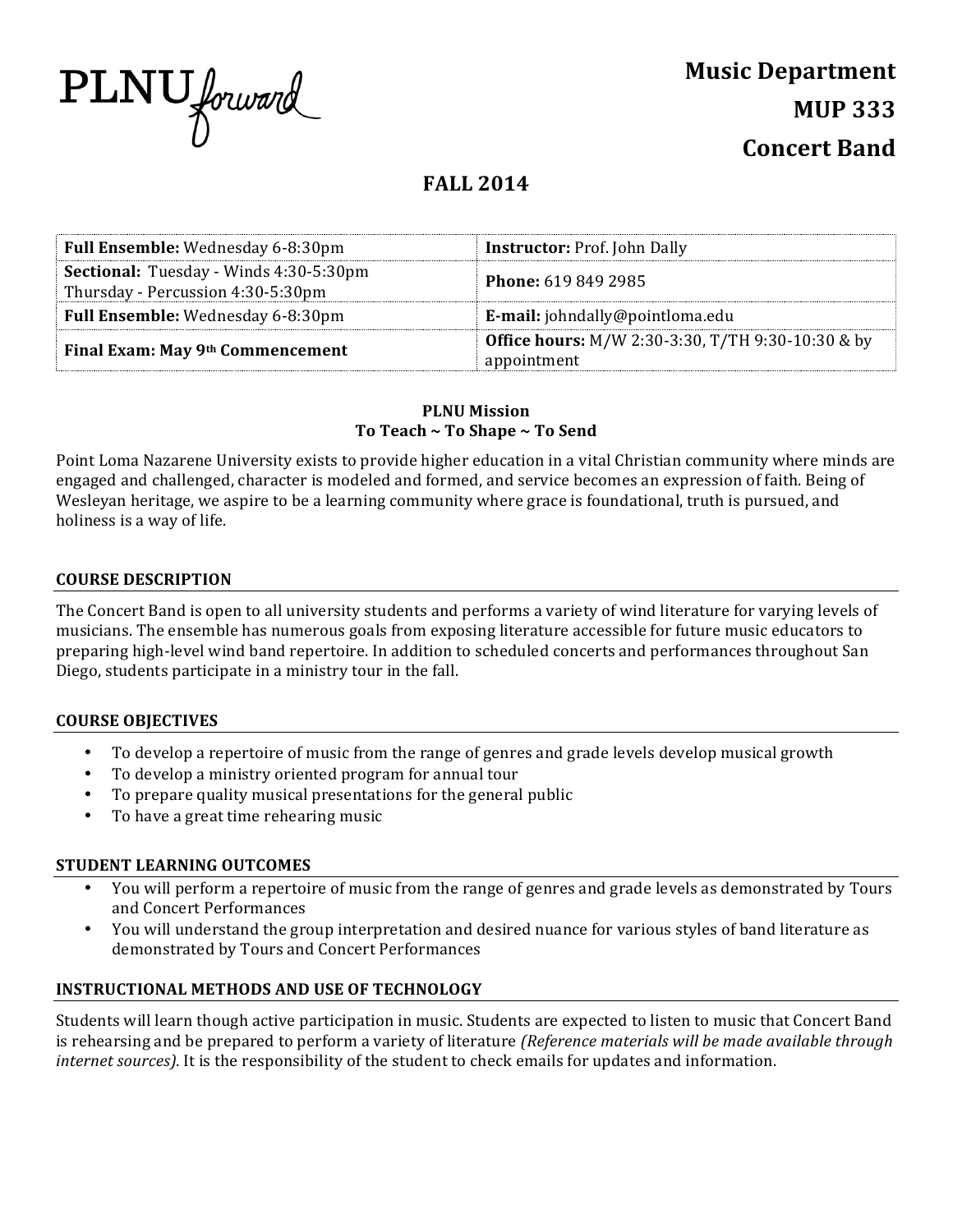# **REQUIRED TEXTS AND RECOMMENDED RESOURCES**

#### The department provides music and folders.

Please understand that you will be responsible to replace any missing or damaged selections. Please have a pencil out at each rehearsal.

**Instruments**: Students are encouraged to have their own instrument in working condition. The department has a limited inventory of instruments that can be used. Department instruments should be checked out through Betsy in the music office.

**Instrument Storage**: Lockers are available for instrument storage and may be checked out through Betsy in the music office. The music building is a highly used building and it is your responsibility to make sure that all of your personal items inside your locker.

**Locker Check-Out Process**: Go to the business office and pay a \$5.00 lock fee. Bring the receipt to Betsy in the music office. Give her the receipt in exchange for a lock and locker number.

#### **Concert Dress**:

The standard attire for performances is formal attire. We wear black and white. Please refrain from wearing items that take attention away from the ensemble and most importantly the music.

Men – you need a tuxedo. This includes: a black tux jacket, black tux pants, a white tux shirt, appropriate studs for the shirt, a black bowtie, a black cummerbund, and all black dress shoes and black socks. If you need to purchase a tuxedo, you should talk to Mary in the music library for ordering information.

Women – you need to dress in all black, with black dress shoes. The general rule is that dress slacks are okay, but they must look formal. Skirts/dresses are the preferred formal attire, but should cover your knees while seated.

## **ATTENDANCE AND PARTICIPATION** *(Department Adopted)*

Students will be advised each term of the schedule of specific ensemble performance obligations they are expected to meet; missing a scheduled performance will result in 1-3 full grades lower *(see Attendance/Participation Policy below).* It is expected that the ensemble performances will take precedence over outside commitments. Students may only petition an absence penalty for circumstances that are beyond their control such as sickness and personal family matters. It is expected that the student will communicate circumstances immediately.

1. Ensemble grades are based on attendance, attitude, and achievement. Students are required and expected to perform to the utmost of their ability, displaying a professional attitude in rehearsals and concerts. 2. Absences due to illness or of a personal nature should be cleared with the conductor of your assigned ensemble. Requests due to personal injury must be accompanied by medical documentation. Timely reporting will help students to avoid penalties due to absence from rehearsals or concerts.

3. At their discretion, conductors may excuse students from rehearsals or concerts for PLNU activities.

4. At their discretion, conductors will have a choice of lowering up to three full grade for missing a performance event. For example, a missed performance for service club may only be docked by one grade while a spring concert would bring a grade down by three full letter grades.

5. Failure to meet the basic guidelines above may result in a student forfeiting their scholarship.

This policy above, instituted by the PLNU Music Department states the minimum requirement for all courses. Individual professors **do not** have the option of establishing a more lenient policy; they may, however, establish a more rigorous policy, which is to be described in their course syllabus.

See Academic Policies in the undergrad student catalog for information on withdraws and drops.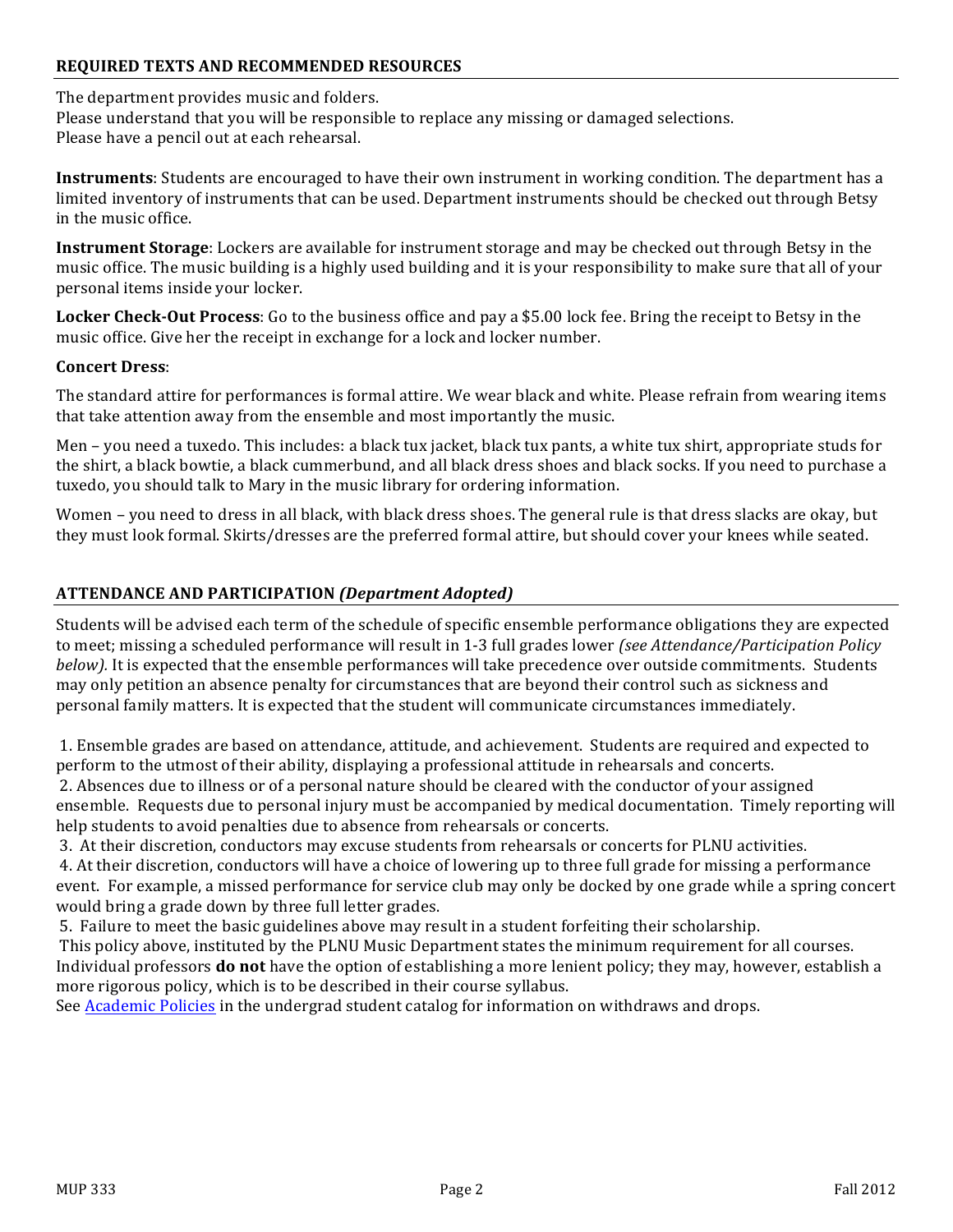### **ASSESSMENT AND GRADING**

All students will be given 100 points possible for attendance. One point will be deducted for each **unexcused** tardy and three points will be deducted for all unexcused absences. Students are to notify me before an absence or tardy occurs so that the absence/tardy can be excused. There will be no penalty for **excused** absences or tardies.

| Attendance*                  | 1/3 of Final Grade |
|------------------------------|--------------------|
| Participation                | 1/3 of Final Grade |
| <b>Practical Assignments</b> | 1/3 of Final Grade |

\*see Attendance and Participation 

#### **GRADING AND ATTENDANCE PHILOSOPHY**

Traditionally, you work much harder in band than you normally would for a 1 unit class. With that understood, we really depend on you to be at EVERY rehearsal on time and ready to play. Please do not plan study groups, work, excursions, etc. during band times. You need to treat this like a class regardless of the amount of unit/credit.

There is a lot of work put into balancing the amount of rehearsal and concerts with the busy life of college students. You must be at every concert. Below are the listed dates for the fall semester and the current schedule for the spring (finalized spring schedule will be released at the start of the spring semester).

#### **COURSE SCHEDULE**

| Day                    | Date               | Event                                   | <b>Time</b>                 |  |  |
|------------------------|--------------------|-----------------------------------------|-----------------------------|--|--|
| Wednesday              | September 3        | First Rehearsal                         | 6pm-8:30pm                  |  |  |
| <b>Saturday</b>        | September 27       | <b>Saturday Rehearsal &amp; Retreat</b> | $12-6$ pm                   |  |  |
| Thursday-              | October 23-26      | <b>FALL Tour to Central California</b>  | <b>Depart Thursday PM</b>   |  |  |
| <b>Sunday</b>          | (Fall Break)       |                                         |                             |  |  |
| Tuesday                | November 18        | <b>Technical Rehearsal</b>              | 5:30-7:30pm                 |  |  |
| Wednesday              | November 19        | <b>Rehearsal in Crill</b>               | 6pm-9pm                     |  |  |
| <b>Thursday</b>        | November 20        | <b>Fall Concert</b>                     | 7:30pm (Call 6:30pm)        |  |  |
| <b>Spring Semester</b> |                    |                                         |                             |  |  |
| Wednesday              | January 14         | <b>First Rehearsal</b>                  | 6pm-8:30pm                  |  |  |
| <b>TBA</b>             |                    | Local Church Performance                |                             |  |  |
| TBA                    |                    | <b>Local School Event</b>               |                             |  |  |
| <b>Thursday</b>        | March 26           | <b>Dress Rehearsal (in Crill)</b>       | $6-9$ pm                    |  |  |
| Friday                 | March 27           | <b>Spring Concert</b>                   | 7:30pm (Call 6:30pm)        |  |  |
| Tuesday                | April 14           | <b>Peninsula Winds Concert</b>          | $7:30 \text{pm}$ (Call 5pm) |  |  |
| <b>Thursday</b>        | April 23           | <b>College Band Night</b>               | 7pm (d                      |  |  |
| Wednesday              | <b>April 22/29</b> | <b>Recording in Crill</b>               | $6-9$ pm                    |  |  |
| Friday                 | May 8              | <b>Spring Music Festival</b>            | 7:30pm (Call 7:45)          |  |  |
| Saturday               | May 9              | <b>Commencement (MANDATORY)</b>         | $11:20 - 6$ pm              |  |  |

#### **Weekly Schedule: ALL – Wednesday 6:00-8:30pm** residentes de la comunicación de la comunicación en el este entidad en el este entidad en el este entidad en e<br>Comunicación de la comunicación de la comunicación de la comunicación de la comunicación de la comunicación de

### **Winds- Tuesday 4:30-5:30 ~ Percussion – Thursday 4:30-5:30**

Tuesday April 10 US Army Woodwind and Duncated Tuesday April 10 US Army Woodwind and Duncated Tuesday April 10

### **INSTRUCTOR AVAILABILITY**

Students may call or e-mail Prof. Dally for a private conference. I also have an open door policy. If you drop by my office and I am available, please come in.